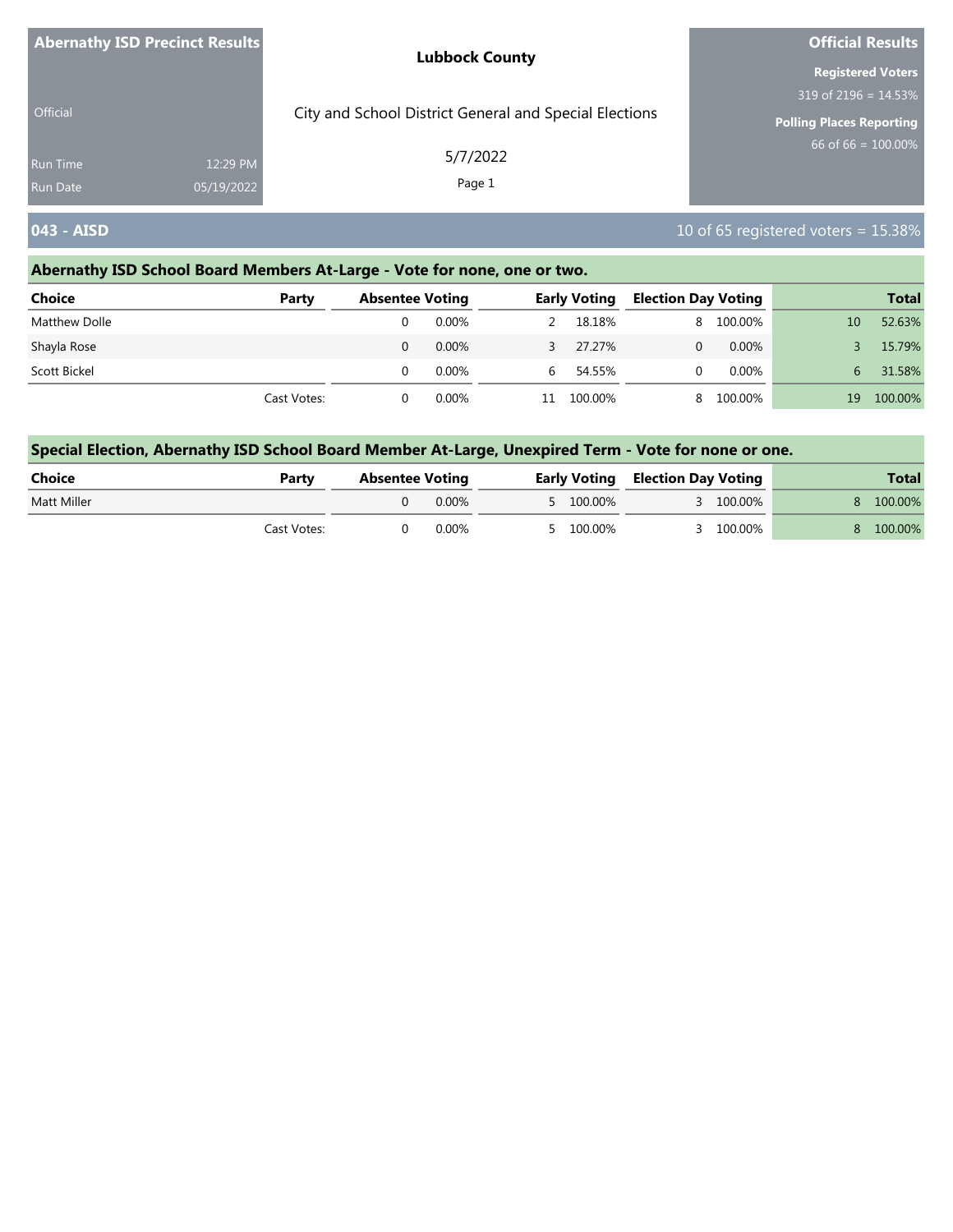| <b>Abernathy ISD Precinct Results</b> |            | <b>Lubbock County</b>                                  | <b>Official Results</b>         |  |  |
|---------------------------------------|------------|--------------------------------------------------------|---------------------------------|--|--|
|                                       |            |                                                        | <b>Registered Voters</b>        |  |  |
|                                       |            |                                                        | $319$ of 2196 = 14.53%          |  |  |
| Official                              |            | City and School District General and Special Elections | <b>Polling Places Reporting</b> |  |  |
| <b>Run Time</b>                       | 12:29 PM   | 5/7/2022                                               | 66 of 66 = $100.00\%$           |  |  |
| <b>Run Date</b>                       | 05/19/2022 | Page 2                                                 |                                 |  |  |

### **043 - AISD-ABER** 2 of 14 registered voters = 14.29%

### **Abernathy ISD School Board Members At-Large - Vote for none, one or two.**

| <b>Choice</b> | Party       | <b>Absentee Voting</b> |   | <b>Early Voting</b> |  | <b>Election Day Voting</b> |   | <b>Total</b> |
|---------------|-------------|------------------------|---|---------------------|--|----------------------------|---|--------------|
| Matthew Dolle |             | $0.00\%$               |   | 0.00%               |  | $0.00\%$                   |   | 0.00%        |
| Shayla Rose   |             | 0.00%                  |   | $0.00\%$            |  | 100.00%                    |   | 50.00%       |
| Scott Bickel  |             | 100.00%                | 0 | 0.00%               |  | $0.00\%$                   |   | 50.00%       |
|               | Cast Votes: | 100.00%                |   | 0.00%               |  | 100.00%                    | 4 | 100.00%      |

| Choice      | Party       | <b>Absentee Voting</b> |          |       |  | <b>Early Voting Election Day Voting</b> |           |  |  |  | <b>Total</b> |
|-------------|-------------|------------------------|----------|-------|--|-----------------------------------------|-----------|--|--|--|--------------|
| Matt Miller |             | 1 100,00%              | $\Omega$ | 0.00% |  | 1 100.00%                               | 2 100.00% |  |  |  |              |
|             | Cast Votes: | 100.00%                |          | 0.00% |  | . 100.00%                               | 2 100.00% |  |  |  |              |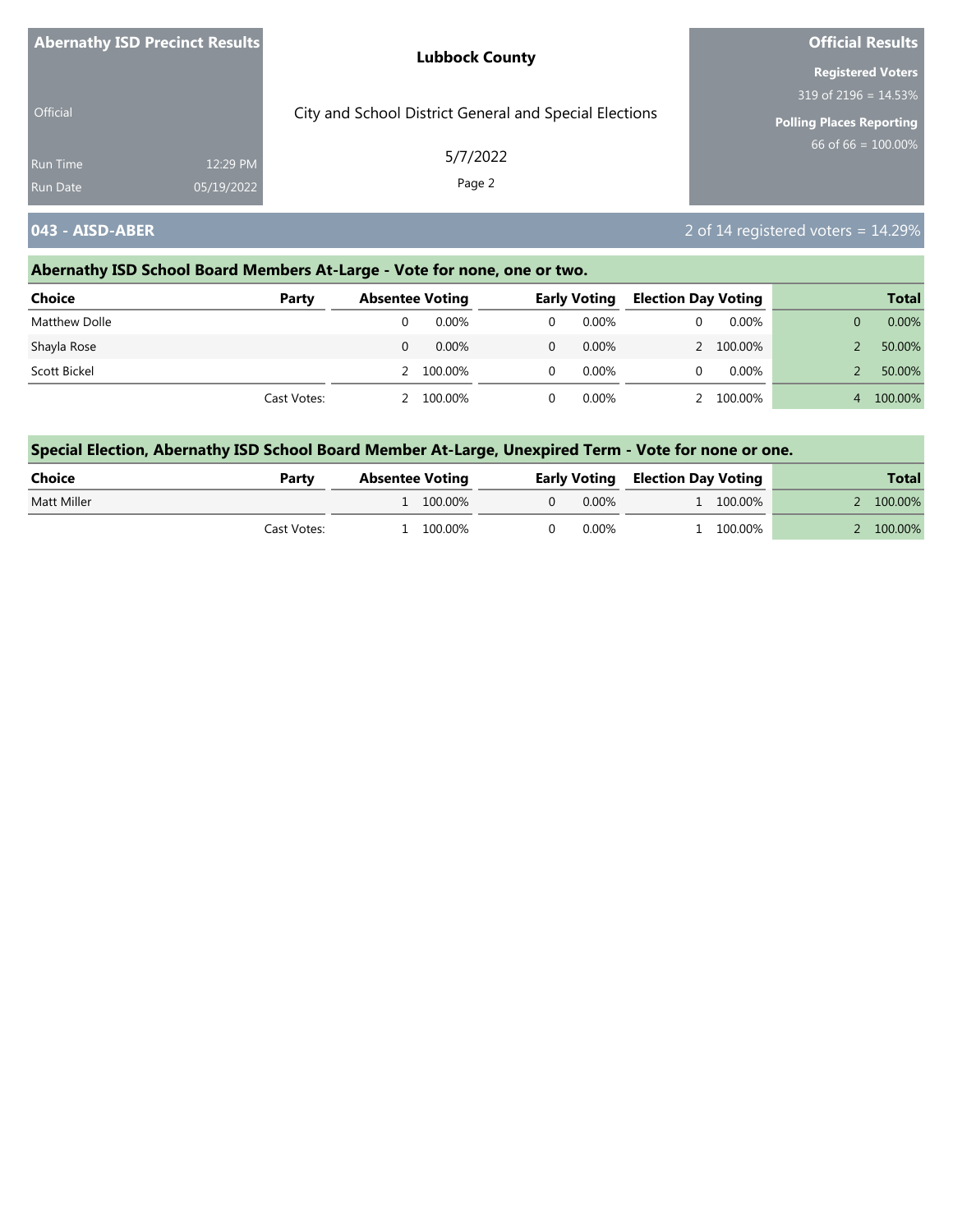| <b>Abernathy ISD Precinct Results</b> |            | <b>Lubbock County</b>                                  | <b>Official Results</b>         |  |  |
|---------------------------------------|------------|--------------------------------------------------------|---------------------------------|--|--|
|                                       |            |                                                        | <b>Registered Voters</b>        |  |  |
|                                       |            |                                                        | 319 of 2196 = $14.53\%$         |  |  |
| <b>Official</b>                       |            | City and School District General and Special Elections | <b>Polling Places Reporting</b> |  |  |
| <b>Run Time</b>                       | 12:29 PM   | 5/7/2022                                               | $66$ of 66 = 100.00%            |  |  |
| <b>Run Date</b>                       | 05/19/2022 | Page 3                                                 |                                 |  |  |

### **045 - AISD** 8 of 44 registered voters = 18.18%

### **Abernathy ISD School Board Members At-Large - Vote for none, one or two.**

| <b>Choice</b> | Party       | <b>Absentee Voting</b> |          |    | <b>Early Voting</b> | <b>Election Day Voting</b> |          |    | <b>Total</b> |
|---------------|-------------|------------------------|----------|----|---------------------|----------------------------|----------|----|--------------|
| Matthew Dolle |             |                        | $0.00\%$ | 4  | 30.77%              |                            | $0.00\%$ | 4  | 26.67%       |
| Shayla Rose   |             |                        | $0.00\%$ |    | 7.69%               |                            | 100.00%  |    | 20.00%       |
| Scott Bickel  |             |                        | $0.00\%$ | 8  | 61.54%              |                            | $0.00\%$ | 8  | 53.33%       |
|               | Cast Votes: |                        | 0.00%    | 13 | 100.00%             |                            | 100.00%  | 15 | 100.00%      |

| Choice      | Party       | <b>Absentee Voting</b> |          |  |         | <b>Early Voting Election Day Voting</b> |           | <b>Total</b> |
|-------------|-------------|------------------------|----------|--|---------|-----------------------------------------|-----------|--------------|
| Matt Miller |             |                        | $0.00\%$ |  | 100.00% |                                         | 1 100.00% | 8 100.00%    |
|             | Cast Votes: |                        | $0.00\%$ |  | 100.00% |                                         | 100.00%   | 8 100.00%    |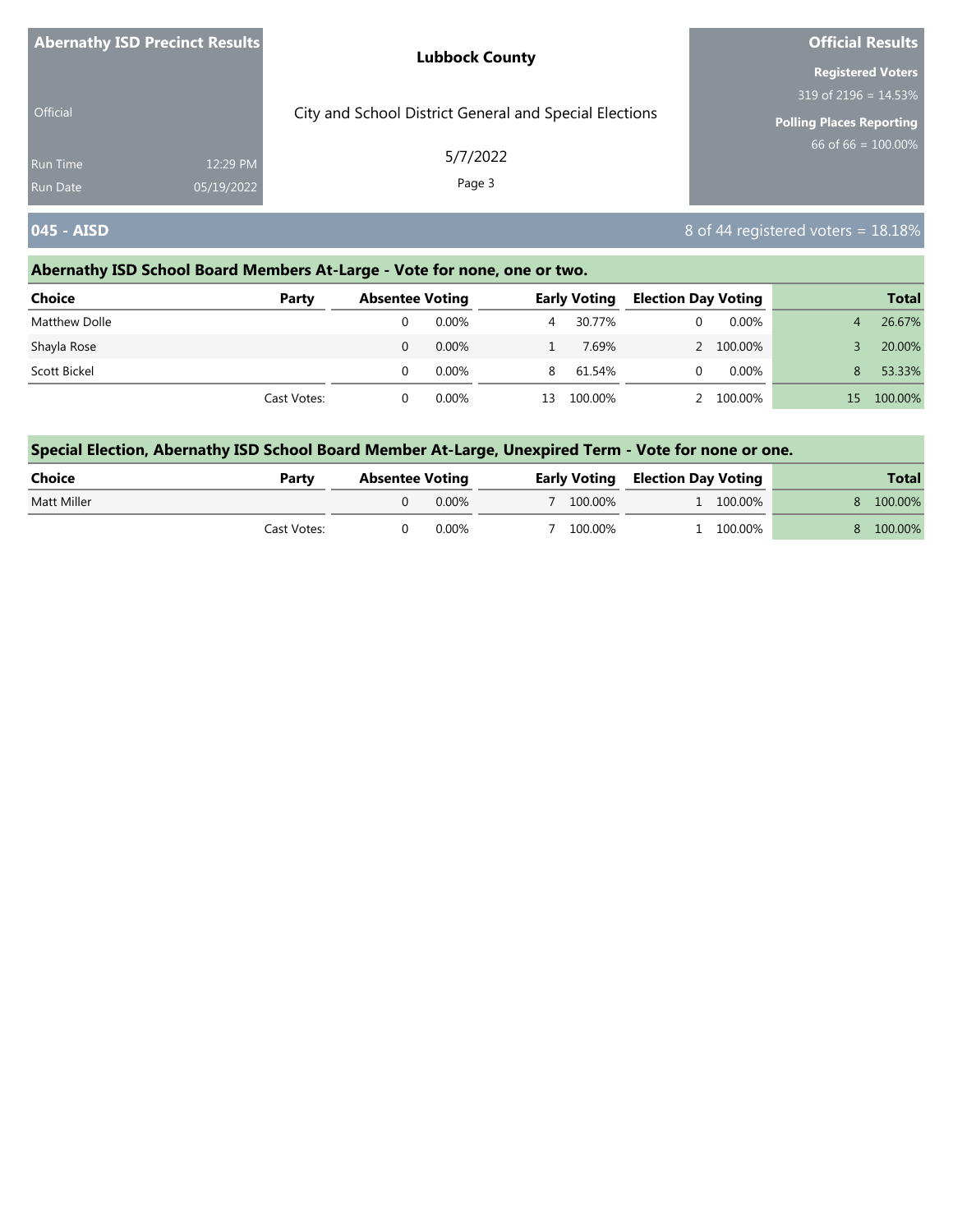| Abernathy ISD Precinct Results |            | <b>Lubbock County</b>                                  | <b>Official Results</b>  |  |  |
|--------------------------------|------------|--------------------------------------------------------|--------------------------|--|--|
|                                |            |                                                        | <b>Registered Voters</b> |  |  |
|                                |            |                                                        | 319 of 2196 = $14.53\%$  |  |  |
| <b>Official</b>                |            | City and School District General and Special Elections | Polling Places Reporting |  |  |
| <b>Run Time</b>                | 12:29 PM   | 5/7/2022                                               | 66 of 66 = $100.00\%$    |  |  |
| Run Date                       | 05/19/2022 | Page 4                                                 |                          |  |  |

### **045 - AISD-ABER** 62 of 371 registered voters = 16.71%

### **Abernathy ISD School Board Members At-Large - Vote for none, one or two.**

| <b>Choice</b> | Party       | <b>Absentee Voting</b> |          |    | <b>Early Voting</b> | <b>Election Day Voting</b> |            |     | <b>Total</b> |
|---------------|-------------|------------------------|----------|----|---------------------|----------------------------|------------|-----|--------------|
| Matthew Dolle |             |                        | 33.33%   | 19 | 27.94%              | 21                         | 45.65%     | 41  | 35.04%       |
| Shayla Rose   |             |                        | 1 33.33% | 28 | 41.18%              | q.                         | 19.57%     | 38  | 32.48%       |
| Scott Bickel  |             |                        | 33.33%   | 21 | 30.88%              | 16                         | 34.78%     | 38  | 32.48%       |
|               | Cast Votes: |                        | 100.00%  | 68 | 100.00%             |                            | 46 100.00% | 117 | 100.00%      |

| Choice      | Party       | <b>Absentee Voting</b> |           |  |            |  |            |            |  | <b>Early Voting Election Day Voting</b> |  | <b>Total</b> |
|-------------|-------------|------------------------|-----------|--|------------|--|------------|------------|--|-----------------------------------------|--|--------------|
| Matt Miller |             |                        | 2 100.00% |  | 32 100.00% |  | 21 100.00% | 55 100.00% |  |                                         |  |              |
|             | Cast Votes: |                        | 2 100.00% |  | 32 100.00% |  | 21 100.00% | 55 100.00% |  |                                         |  |              |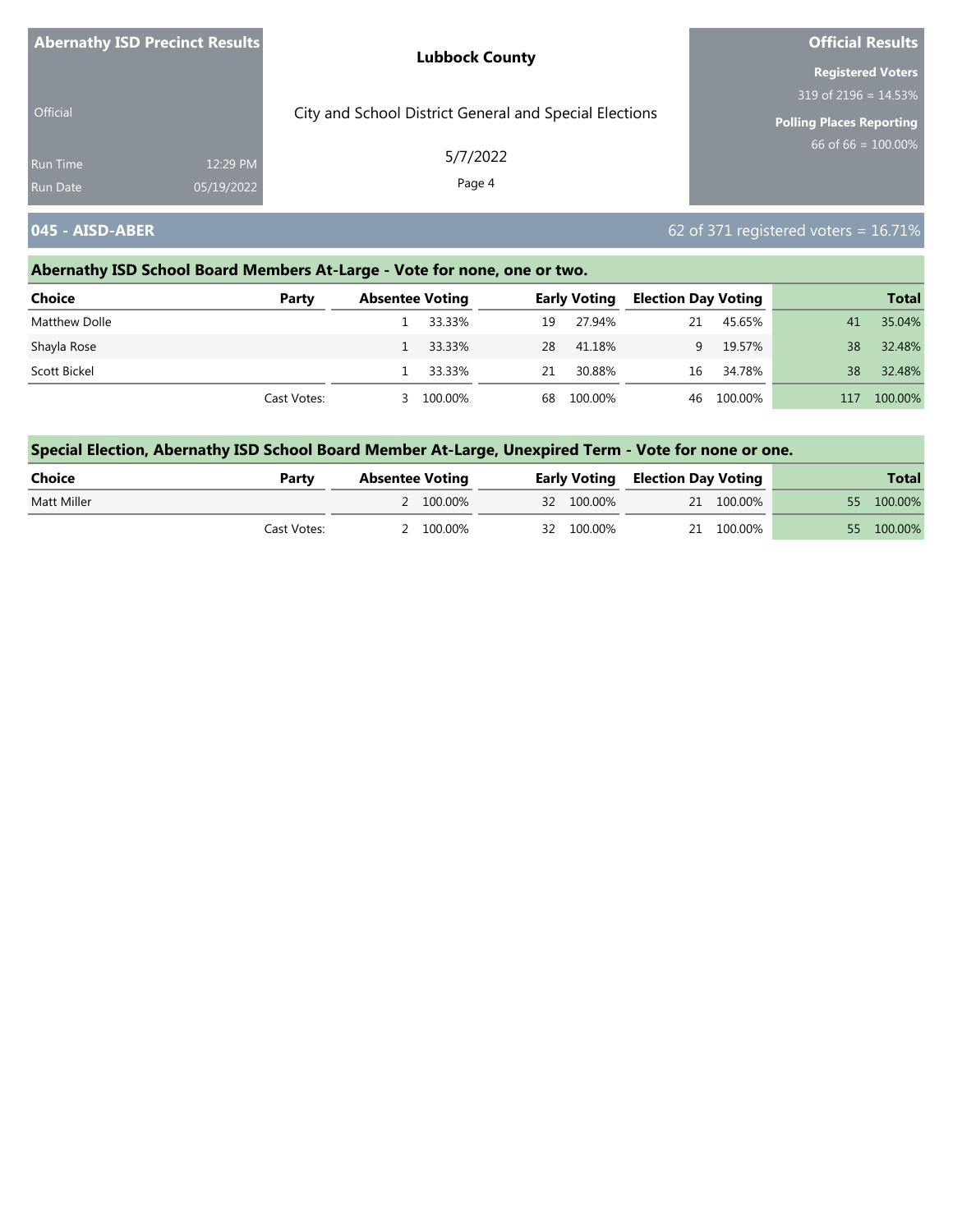| <b>Abernathy ISD Precinct Results</b> | <b>Lubbock County</b>                                  | <b>Official Results</b>  |  |  |
|---------------------------------------|--------------------------------------------------------|--------------------------|--|--|
|                                       |                                                        | <b>Registered Voters</b> |  |  |
|                                       |                                                        | 319 of 2196 = $14.53\%$  |  |  |
| <b>Official</b>                       | City and School District General and Special Elections | Polling Places Reporting |  |  |
| <b>Run Time</b><br>12:29 PM           | 5/7/2022                                               | 66 of 66 = $100.00\%$    |  |  |
| <b>Run Date</b><br>05/19/2022         | Page 5                                                 |                          |  |  |

### **102 - AISD** 102 - **AISD** 102 - **AISD** 102 - **AISD** 10 of 77 registered voters = 12.99%

### **Abernathy ISD School Board Members At-Large - Vote for none, one or two.**

| <b>Choice</b> | Party       | <b>Absentee Voting</b> |           | <b>Early Voting</b> |           | <b>Election Day Voting</b> |          | <b>Total</b> |         |
|---------------|-------------|------------------------|-----------|---------------------|-----------|----------------------------|----------|--------------|---------|
| Matthew Dolle |             |                        | 2 100.00% |                     | 0.00%     |                            | $0.00\%$ |              | 15.38%  |
| Shayla Rose   |             |                        | 0.00%     |                     | 62.50%    |                            | $0.00\%$ |              | 38.46%  |
| Scott Bickel  |             |                        | 0.00%     |                     | 37.50%    |                            | 100.00%  | 6.           | 46.15%  |
|               | Cast Votes: |                        | 2 100.00% |                     | 8 100.00% |                            | 100.00%  | $13^{\circ}$ | 100.00% |

| Choice      | Party       | <b>Absentee Voting</b> |            |  |           | <b>Early Voting Election Day Voting</b> |           | <b>Total</b> |           |
|-------------|-------------|------------------------|------------|--|-----------|-----------------------------------------|-----------|--------------|-----------|
| Matt Miller |             |                        | 1 100,00%  |  | 3 100.00% |                                         | 2 100.00% |              | 6 100.00% |
|             | Cast Votes: |                        | $100.00\%$ |  | 3 100.00% |                                         | 2 100.00% |              | 6 100.00% |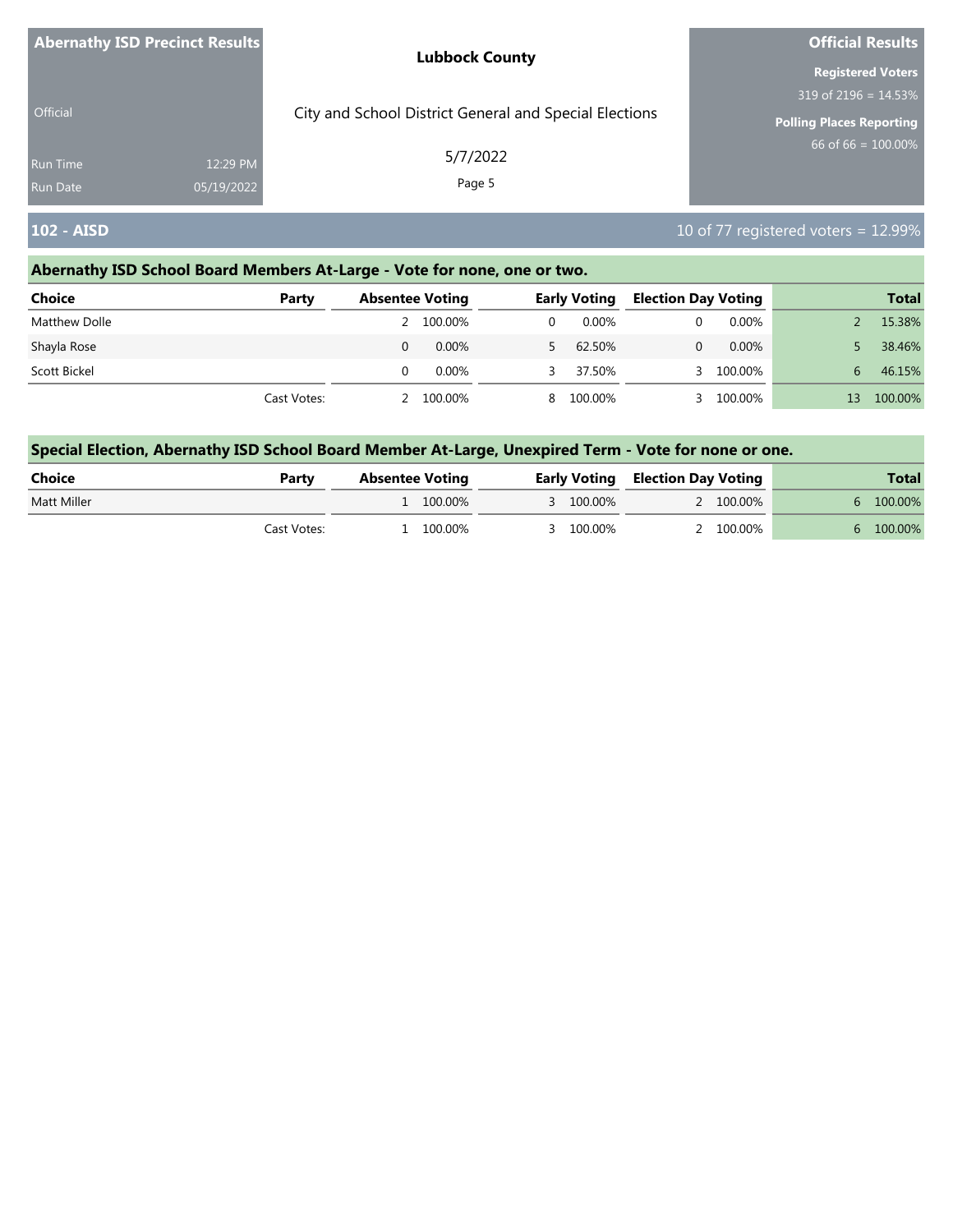|                 | Abernathy ISD Precinct Results | <b>Lubbock County</b>                                  | <b>Official Results</b>         |  |  |
|-----------------|--------------------------------|--------------------------------------------------------|---------------------------------|--|--|
|                 |                                |                                                        | <b>Registered Voters</b>        |  |  |
| <b>Official</b> |                                | City and School District General and Special Elections | 319 of 2196 = 14.53%            |  |  |
|                 |                                |                                                        | <b>Polling Places Reporting</b> |  |  |
| <b>Run Time</b> | 12:29 PM                       | 5/7/2022                                               | 66 of 66 = $100.00\%$           |  |  |
| <b>Run Date</b> | 05/19/2022                     | Page 6                                                 |                                 |  |  |

**HC215 - AISD-ABER** 43 of 419 registered voters = 10.26%

# **Abernathy ISD School Board Members At-Large - Vote for none, one or two.**

| <b>Choice</b> | Party       |   | <b>Absentee Voting</b> |               | <b>Early Voting</b> | <b>Election Day Voting</b> |            |    | <b>Total</b> |
|---------------|-------------|---|------------------------|---------------|---------------------|----------------------------|------------|----|--------------|
| Matthew Dolle |             |   | 50.00%                 | 16            | 43.24%              | 21                         | 52.50%     | 39 | 48.15%       |
| Shayla Rose   |             |   | 25.00%                 | $\mathcal{L}$ | 5.41%               | 8.                         | 20.00%     |    | 13.58%       |
| Scott Bickel  |             |   | 25.00%                 | 19            | 51.35%              | 11                         | 27.50%     | 31 | 38.27%       |
|               | Cast Votes: | 4 | 100.00%                | 37            | 100.00%             |                            | 40 100.00% | 81 | 100.00%      |

| Choice      | Party       | <b>Absentee Voting</b> |           |  |            | <b>Early Voting Election Day Voting</b> |            | <b>Total</b> |
|-------------|-------------|------------------------|-----------|--|------------|-----------------------------------------|------------|--------------|
| Matt Miller |             |                        | 3 100.00% |  | 17 100.00% |                                         | 18 100.00% | 38 100.00%   |
|             | Cast Votes: |                        | 3 100.00% |  | 17 100.00% |                                         | 18 100.00% | 38 100.00%   |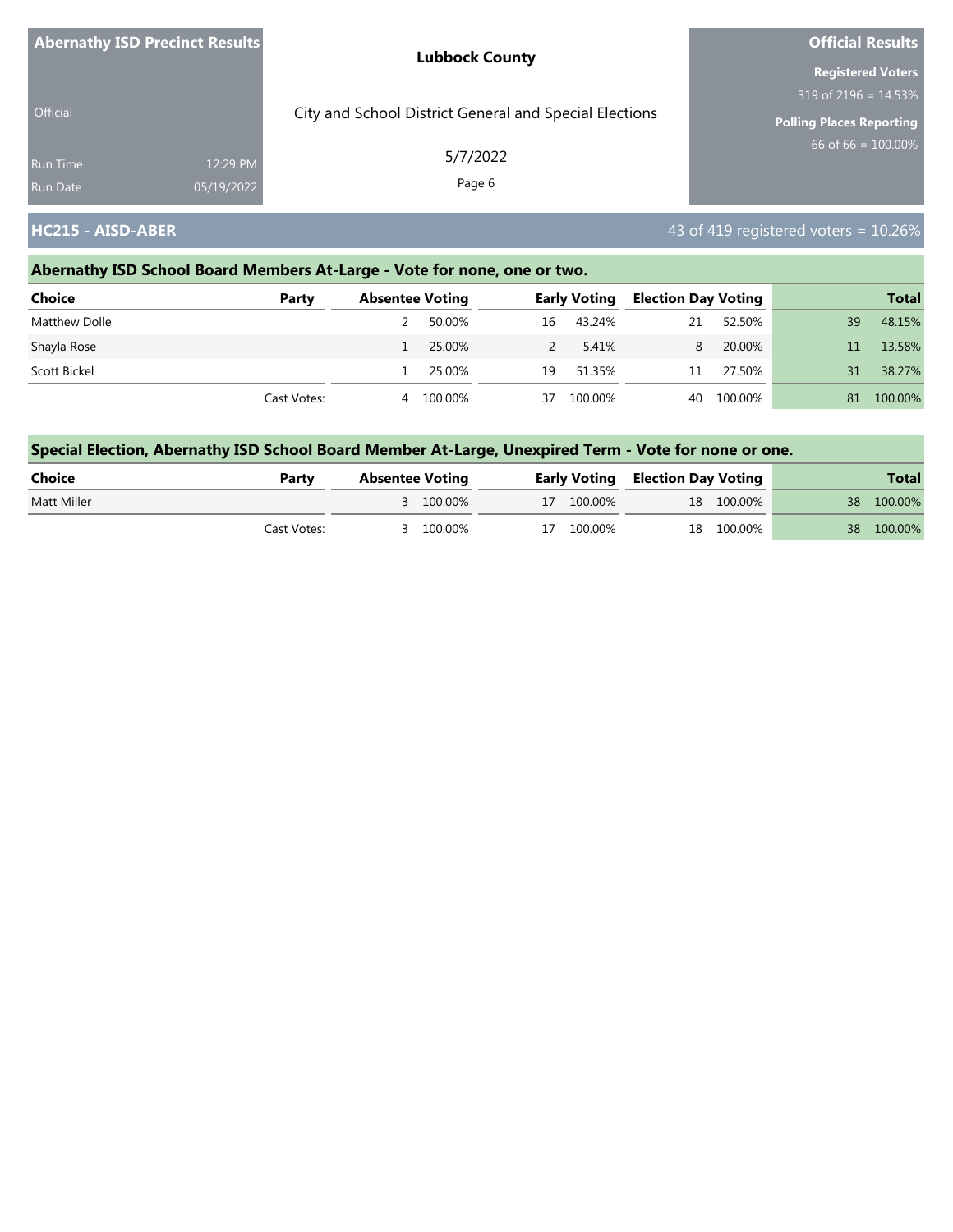|                 | <b>Abernathy ISD Precinct Results</b> | <b>Lubbock County</b>                                  | <b>Official Results</b>         |
|-----------------|---------------------------------------|--------------------------------------------------------|---------------------------------|
|                 |                                       |                                                        | <b>Registered Voters</b>        |
|                 |                                       |                                                        | $319$ of 2196 = 14.53%          |
| Official        |                                       | City and School District General and Special Elections | <b>Polling Places Reporting</b> |
| Run Time        | 12:29 PM                              | 5/7/2022                                               | $66$ of 66 = $100.00\%$         |
| <b>Run Date</b> | 05/19/2022                            | Page 7                                                 |                                 |

### **HC316 - AISD** 0 of 7 registered voters = 0.00%

### **Abernathy ISD School Board Members At-Large - Vote for none, one or two.**

| <b>Choice</b> | Party       | <b>Absentee Voting</b> |          | <b>Early Voting</b> |          | <b>Election Day Voting</b> |          | <b>Total</b> |
|---------------|-------------|------------------------|----------|---------------------|----------|----------------------------|----------|--------------|
| Matthew Dolle |             |                        | $0.00\%$ |                     | $0.00\%$ |                            | $0.00\%$ | 0.00%        |
| Shayla Rose   |             | 0                      | 0.00%    | 0                   | $0.00\%$ |                            | 0.00%    | 0.00%        |
| Scott Bickel  |             |                        | $0.00\%$ |                     | $0.00\%$ |                            | $0.00\%$ | 0.00%        |
|               | Cast Votes: |                        | 0.00%    |                     | $0.00\%$ |                            | $0.00\%$ | 0.00%        |

| Choice      | Party       | <b>Absentee Voting</b> |          |  |          | <b>Early Voting Election Day Voting</b> |       | Total |
|-------------|-------------|------------------------|----------|--|----------|-----------------------------------------|-------|-------|
| Matt Miller |             |                        | $0.00\%$ |  | $0.00\%$ |                                         | 0.00% | 0.00% |
|             | Cast Votes: |                        | 0.00%    |  | 0.00%    |                                         | 0.00% | 0.00% |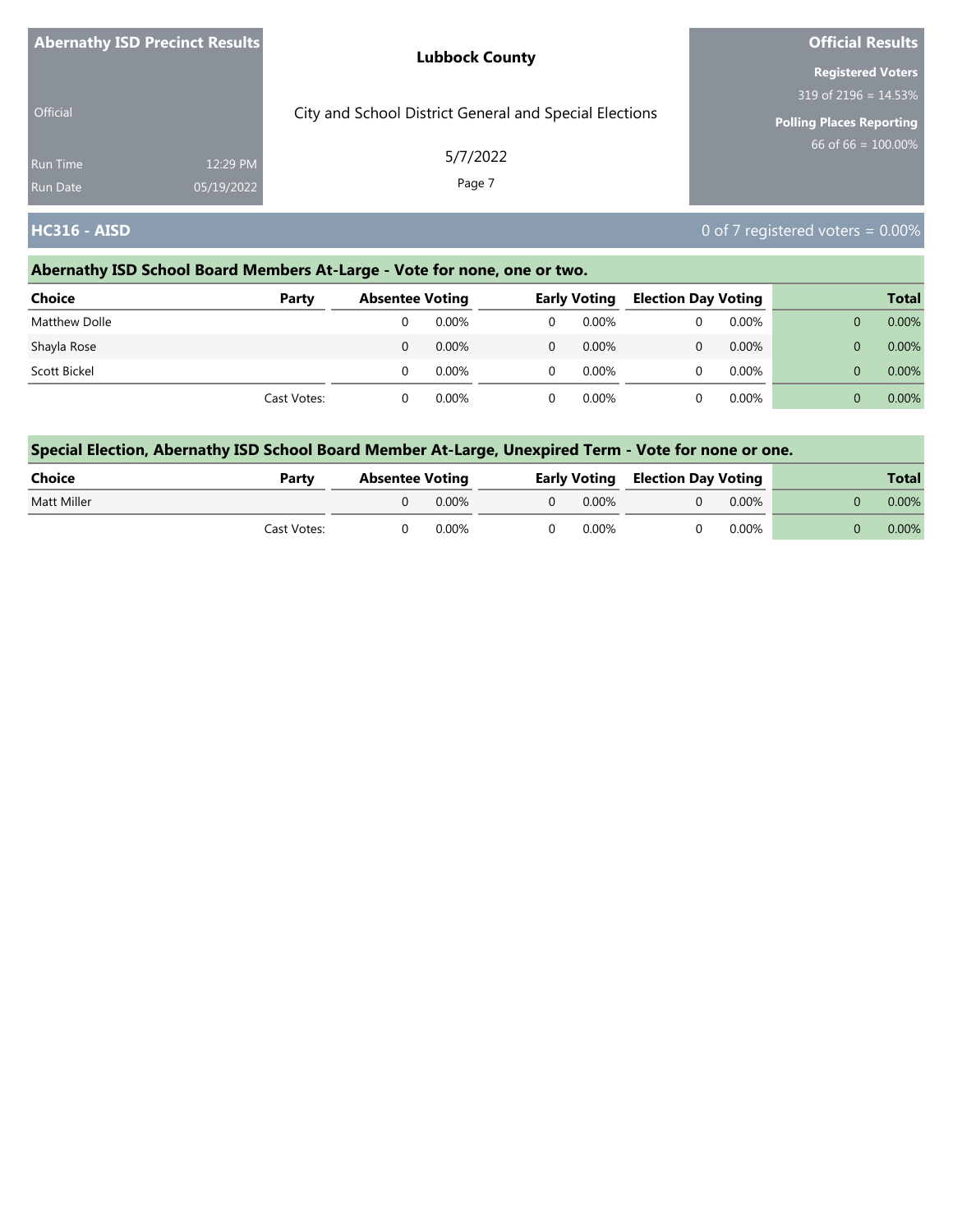| Abernathy ISD Precinct Results |            | <b>Lubbock County</b>                                  | <b>Official Results</b>         |  |  |
|--------------------------------|------------|--------------------------------------------------------|---------------------------------|--|--|
|                                |            |                                                        | <b>Registered Voters</b>        |  |  |
|                                |            |                                                        | 319 of 2196 = 14.53%            |  |  |
| <b>Official</b>                |            | City and School District General and Special Elections | <b>Polling Places Reporting</b> |  |  |
| <b>Run Time</b>                | 12:29 PM   | 5/7/2022                                               | $66$ of 66 = 100.00%            |  |  |
| <b>Run Date</b>                | 05/19/2022 | Page 8                                                 |                                 |  |  |

### **HC318 - AISD** 11 of 145 registered voters = 7.59%

### **Abernathy ISD School Board Members At-Large - Vote for none, one or two.**

| <b>Choice</b> | Party       | <b>Absentee Voting</b> |          | <b>Early Voting</b> |          | <b>Election Day Voting</b> |         |    | <b>Total</b> |
|---------------|-------------|------------------------|----------|---------------------|----------|----------------------------|---------|----|--------------|
| Matthew Dolle |             |                        | 0.00%    |                     | $0.00\%$ |                            | 13.64%  |    | 13.64%       |
| Shayla Rose   |             | 0                      | $0.00\%$ | 0                   | $0.00\%$ |                            | 31.82%  |    | 31.82%       |
| Scott Bickel  |             |                        | $0.00\%$ | 0                   | $0.00\%$ | 12                         | 54.55%  | 12 | 54.55%       |
|               | Cast Votes: |                        | $0.00\%$ |                     | $0.00\%$ | 22                         | 100.00% | 22 | 100.00%      |

| Choice      | Party       | <b>Absentee Voting</b> |          |  |       | <b>Early Voting Election Day Voting</b> |            | Total      |
|-------------|-------------|------------------------|----------|--|-------|-----------------------------------------|------------|------------|
| Matt Miller |             |                        | 0.00%    |  | 0.00% |                                         | 10 100.00% | 10 100.00% |
|             | Cast Votes: |                        | $0.00\%$ |  | 0.00% |                                         | 10 100.00% | 10 100.00% |